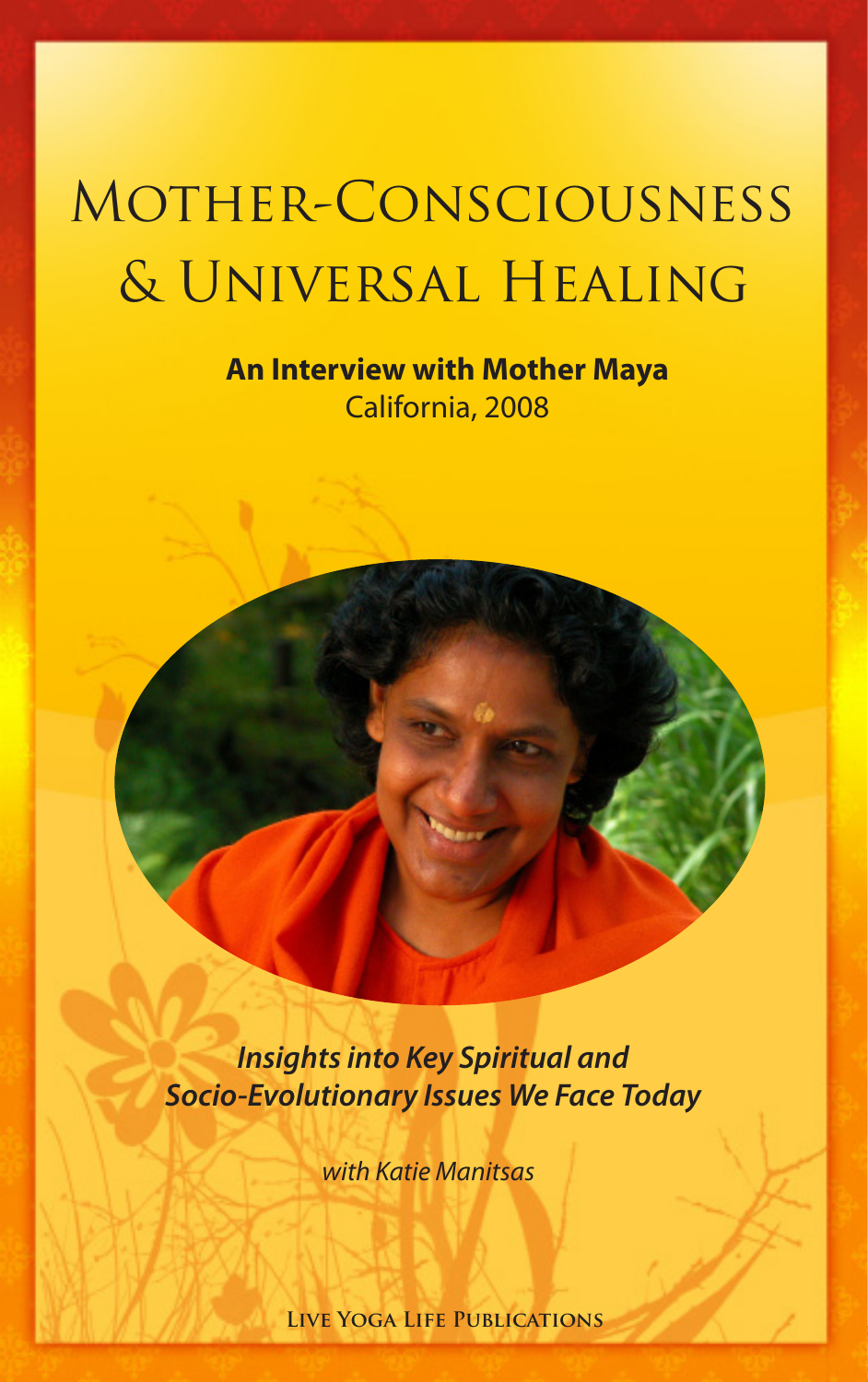### **Live Yoga Life Publications**

PO Box 458 Artarmon, NSW Australia 1570 www.liveyogalife.com



Copyright 2009 Live Yoga Life Pty Ltd

All rights reserved.

No part of this publication may be reproduced, stored in a retrieval system, or transmitted in any form or by any means, electronic, mechanical, photocopying, recording or otherwise, without prior permission of the publishers.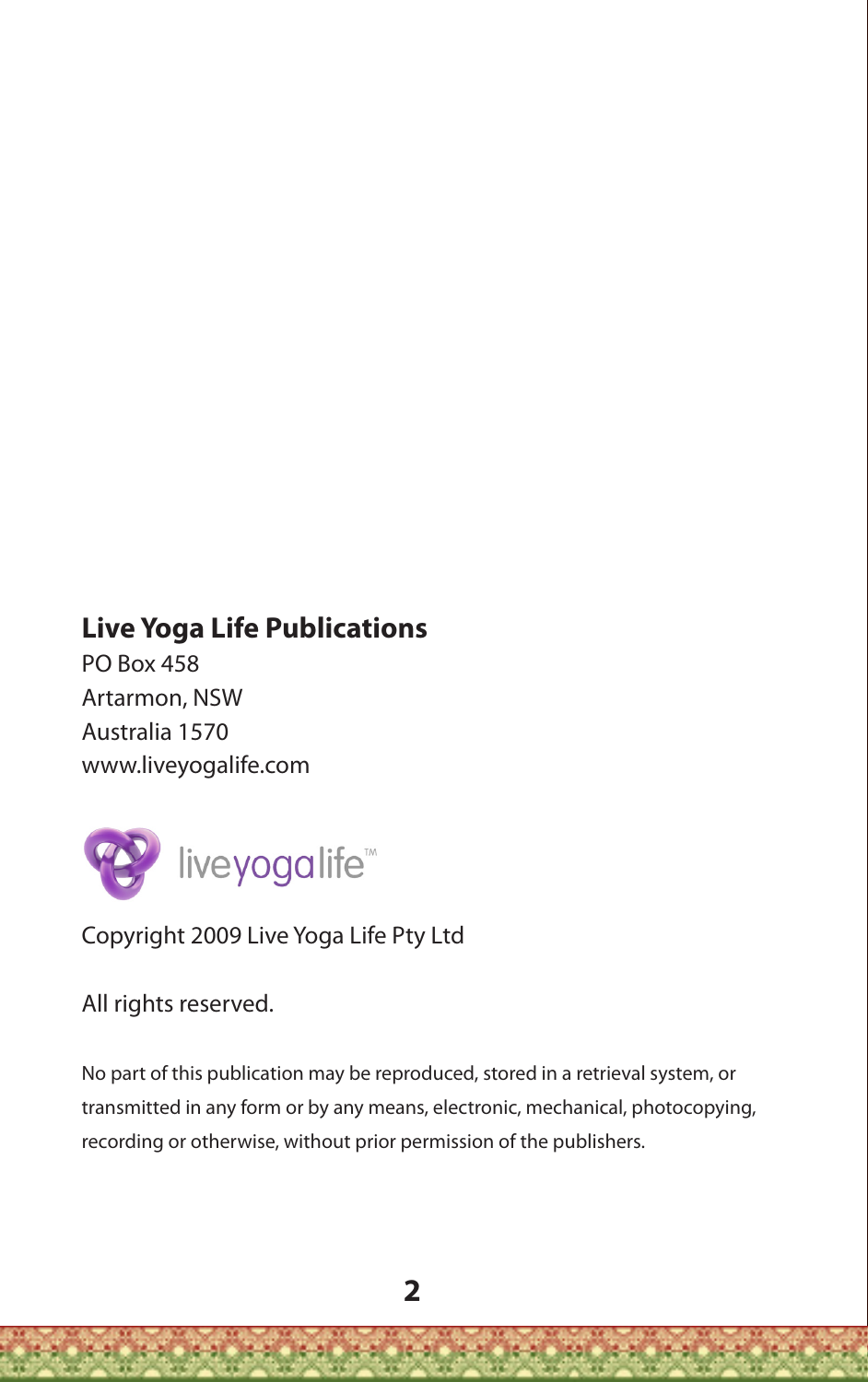

This booklet is the transcript of an interview with Sri Swami Mayatitananda, also known as 'Mother Maya' conducted by Katie Manitsas, the director of Samadhi Yoga Studio Newtown Sydney on August 2008 in San Francisco, California.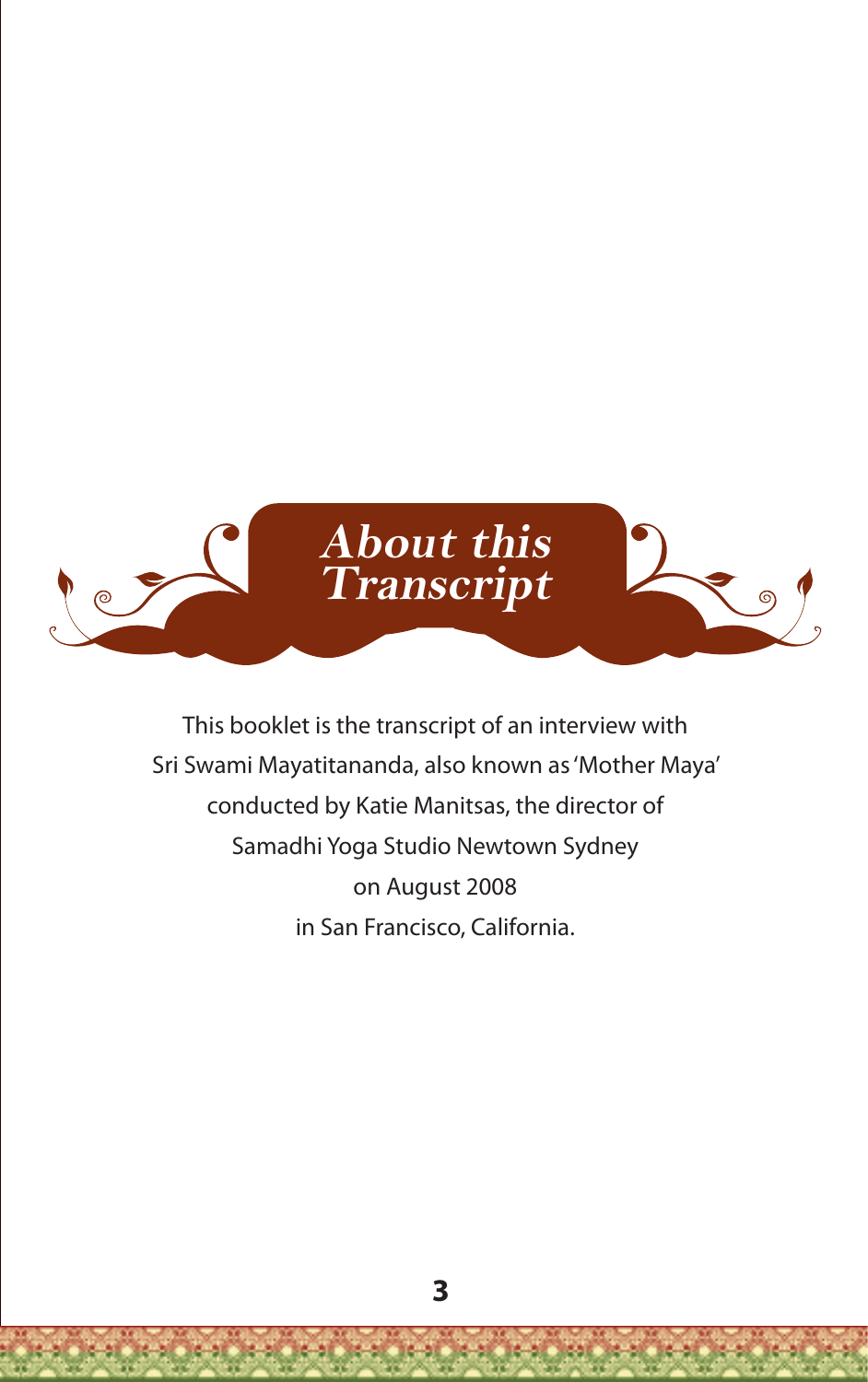## **Introduction by Katie Manitsas:**

In August 2008 it was my great honour to attend an event at the Mount Madonna Institute just outside of San Francisco with one of my teachers *Swami Mayatitananda.* I sought an interview with Mother Maya and the following audio recording is the result of that interview.

### **Introducing Mother Maya**

*Sri Swami Mayatitananda* (affectionately called Mother) is considered the embodiment of the Divine Mother. She is a world class Spiritual Mother whose wisdom and compassion have helped thousands of women to heal from life-threatening diseases.

As an extraordinary Spiritual Mother and teacher to thousands of people, Mother Maya is one of the few female Vedic Monks (S*wami*) to have received international acclaim for her compassionate spiritual work and guidance. As a cancer survivor and the pioneer of *Inner Medicine Healing education*, she has gone through the rigorous training to become a *Swami* in the Vedic ancestry of her birth.

She is living proof that intensive inner work, meditation, and faith in the Mother Consciousness – in other words, our own rhythmic power to heal ourselves – has profound curative results. Her miraculous triumph over ovarian cancer at an early age led her to the extraordinary work she has been doing for more than a quarter of a century to help people heal from devastating disease, illness and disharmony. In her writings, she relates these experiences, as well as the compelling stories of entire communities that have incorporated these simple yet profound Inner-Medicine Healing practices into their lives.

Over twenty-five years of non-stop teaching, Mother Maya has helped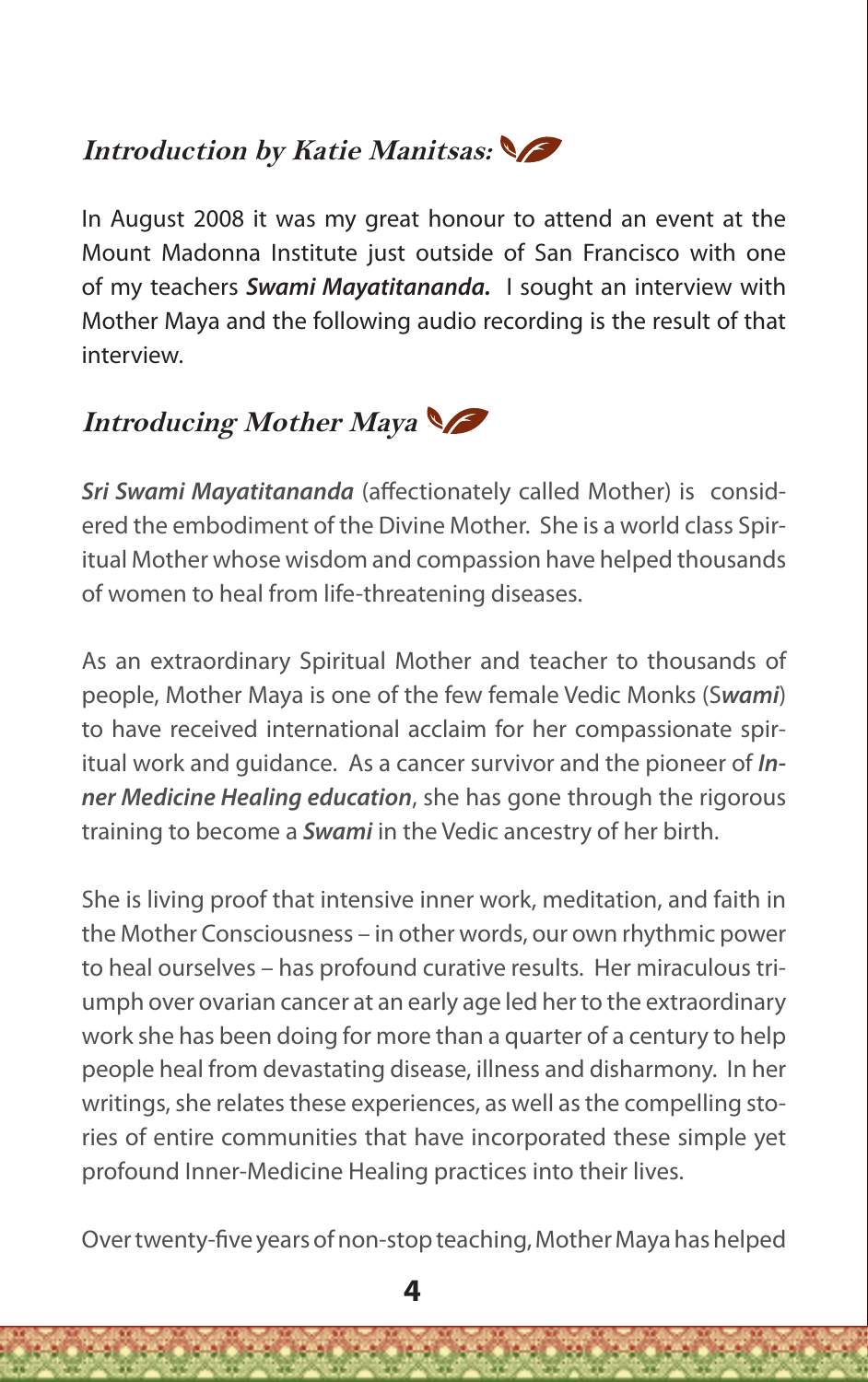women of all cultures, ages, and backgrounds transform disease and despair into health and harmony. Her reputation as a nurturer, educator, and healer draws people from around the world to her featured talks and *Satsangas*. She has also been instrumental in teaching the principles of Inner-Medicine Healing through the Wise Earth School of Ayurveda, training hundreds of women and men as instructors, who then bring back this wisdom to their own communities.

### **The Wise Earth School of Ayurveda and Mother OM**  Mission

*Sri Swami Mayatitananda* is the founder and spiritual head of the **Wise Earth School of Ayurveda** in North Carolina, the first school of its kind to teach Ayurveda in the U.S. She also founded **Mother Om Mission (MOM),** a charitable organization in the U.S. and Guyana that disseminates Wise Earth's unique education for at-risk communities. In this organisation, she works directly in the trenches with the community by mobilizing a volunteer leadership force directly from these at-risk communities. By educating and empowering their members rather than bringing in privileged instructors from sophisticated communities to do the work, Mother takes a radical, grassroots approach that really works.

### **Books by Mother Maya**

*Mayatitananda* is a Vedic scholar and an expert in Ayurveda and is the author of the following books, under the name *Maya Tiwari – Ayurveda: A Life of Balance; Ayurveda Secrets of Healing; The Path of Practice: A Woman's Book of Healing with Food, Breath, and Sound.*  Mother OM Media –a division of Wise Earth School of Ayurveda, has just released her newest title, *Women's Power to Heal through Inner Medicine,* and her latest book, *Abundance: From Feast to Fast* is due out this Summer 2009.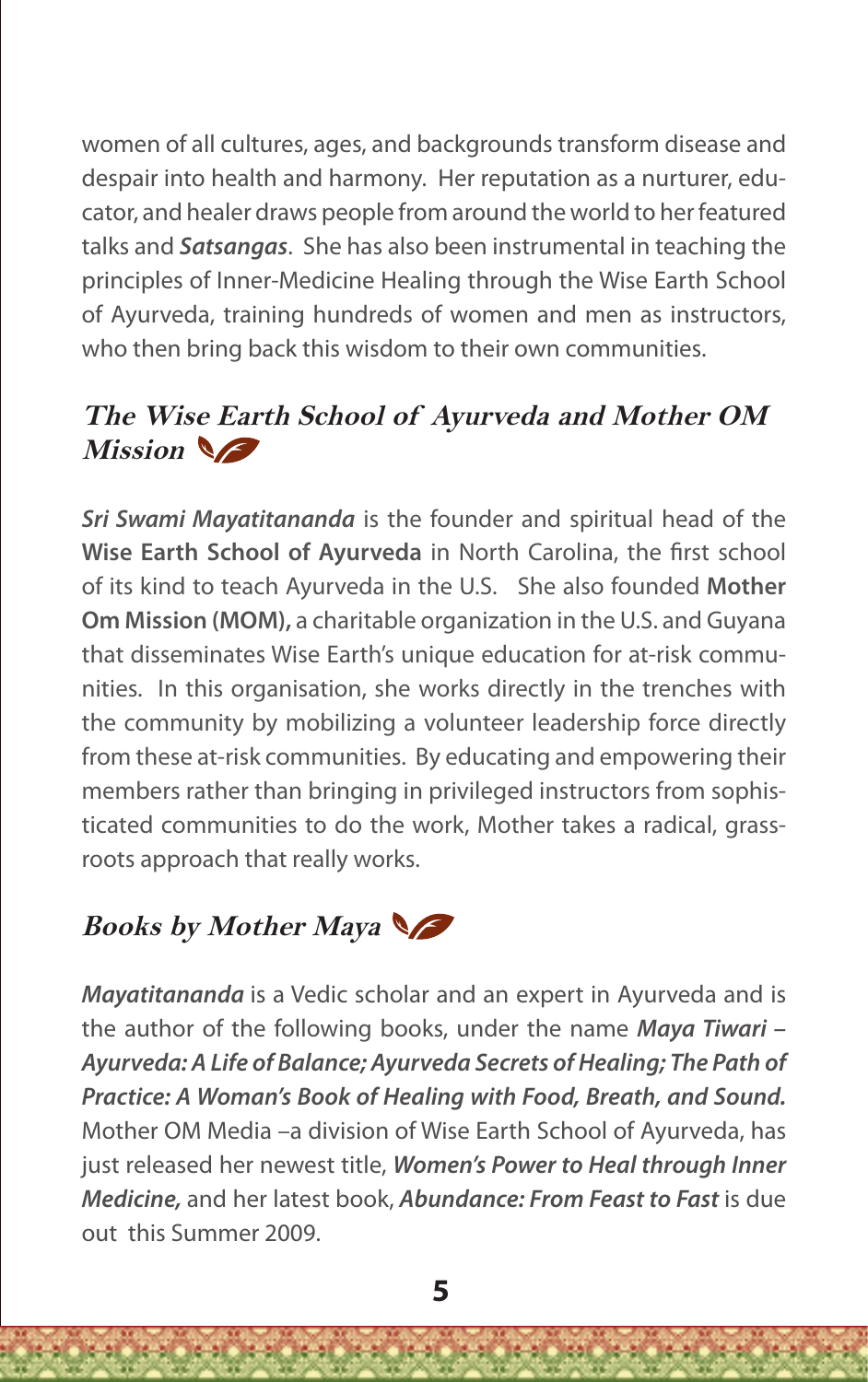As a Spiritual Mother, she has created a unique niche in the world forum as a pre-eminent featured speaker – lauded by the Secretary General of the United Nations (UN) Millennium Peace Summit as a "*compassionate Mother whose ancient wisdom can be applied to heal the present world crisis."* She has taught hundreds of Wise Earth Ayurveda® Training Courses at Wise Earth School and hundreds more workshops and *Satsangas* at retreat centers around the world on topics like Ayurveda: Food, Breath & Sound; Pancha Karma; Meditation; Yoga; Women's Health; Vedic Chanting; and Vedanta.

*Mayatitananda* was carefully tutored by His Holiness, *Pujya Swami Dayananda Saraswati* to preserve the oral teachings of the Vedas and was thereafter initiated by him as a Synnasini, one of a small number of women in the tradition to receive such an honour. It was then that her name was changed from *Maya Tiwari* to *Swami Mayatitananda Saraswati*. As is the custom of this ancient-most form of monastic initiation, Mother was bestowed the Vedic spiritual name of *Swami Mayatitananda*, which means "*the reality beyond Maya" or "pure consciousness*."

So please enjoy the following recording which I hope you'll find as uplifting and inspiring as I do.

#### **Namaste.**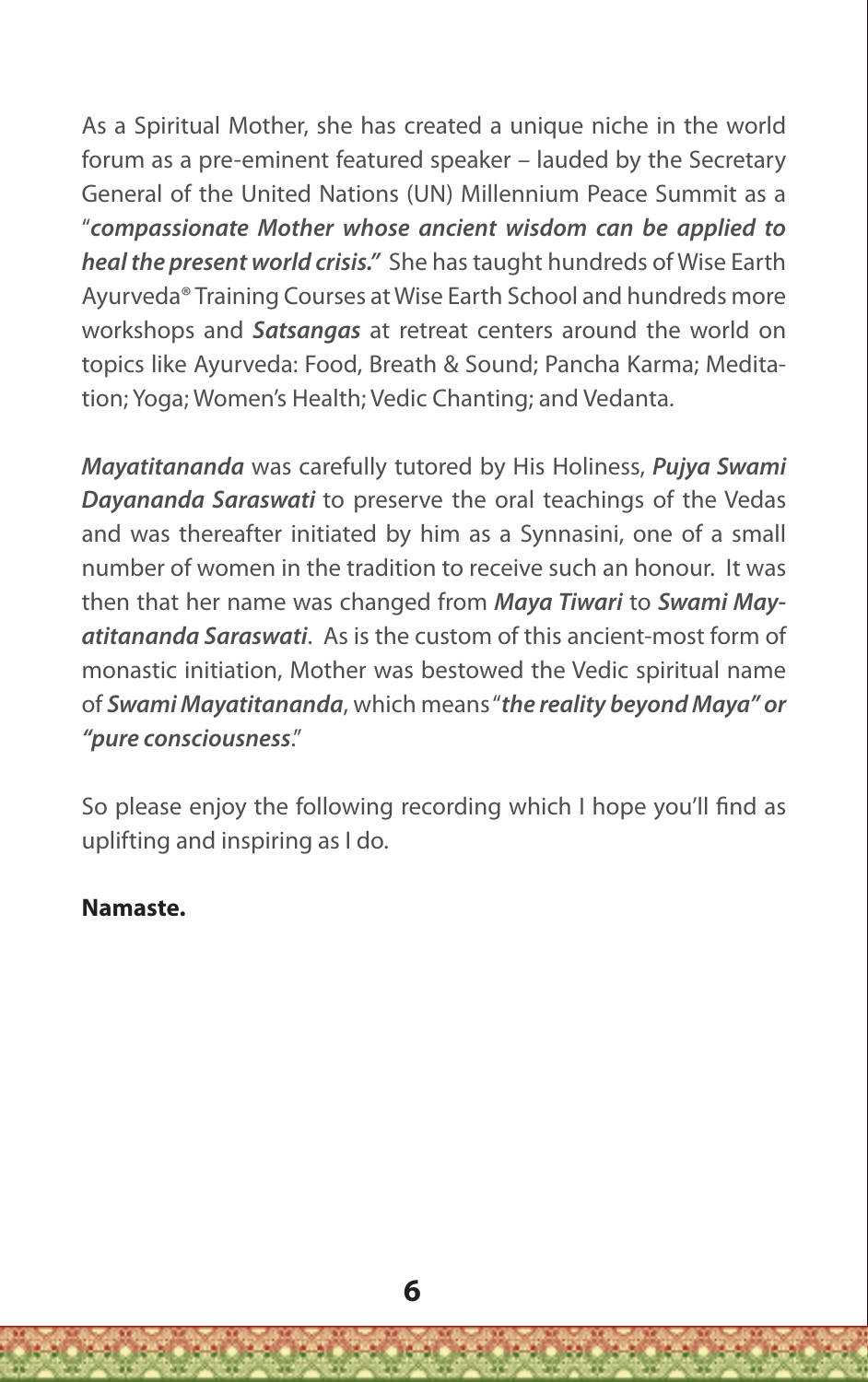#### **INTERVIEW TRANSCRIPT**

# **On AHIMSA**

**Katie Manitsas:** *Mother translates Ahimsa as non-hurting. Could Mother speak on the difference between non-violence and non-hurting?*

**Mother Maya:** Ahimsa is a way of life. It covers everything from the way with think, to what we eat, to how we respond to everything around us, in general and specifically.

When we look at non-violence we often think of communal violence, societal violence, the wars, the battles, the dysfunctions within family, community, society. When we say non-hurting we are referring to what is within the Individual-Self - on a profound reality of our time - the degree of hurting within the human being is so tremendous today that we cannot afford to look at violence as something that's just outside of the Self.

So non-hurting speaks to diseases, to conditions, to the rhythms of the mind that may be in disorder, to the food source that may be poisoned or not as salubrious as it once was, to the conditions of our relationships with our family, our relationship to our work, and most of all the relationship to Self.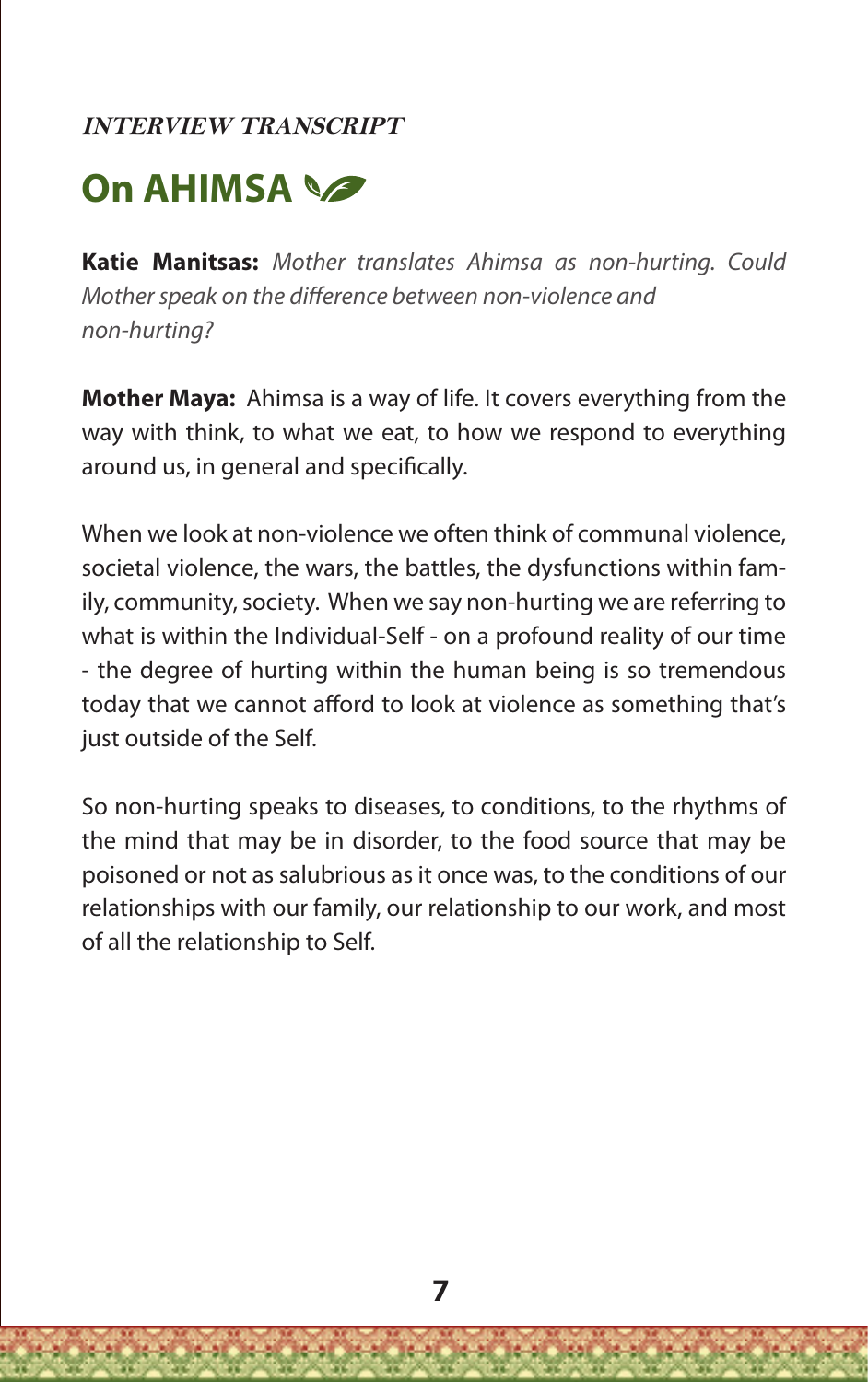# **On Healing & Mother Consciousness**

**Katie Manitsas:** *In Mothers work there been a great focus on healing for women. In fact Mothers most recent book is entitled "Women's Power to Heal Through Inner Medicine". Why is there a need for focus on healing specifically for women at this time?*

**Mother Maya:** There is a need to focus on healing period. But we've already been over-focused in the idea of healing, not recognising that we are healing at all times. As a human species we have the ability – that is the *buddhi* – that is the intelligence that is higher than mind, greater than mind, in order to transform everything that is in disorder around us into a state of equanimity and balance within the Self.

But when we talk about women's healing we're really referring to the Mother Consciousness and what I mean by that is the maternal energies that support the universe in terms of how we are sustained, what nourishes us, not only the food sources, not only the rivers and the skies and the environmental factors but more importantly that sense of wellbeing with in, which is also Ahimsa.

If we go back to the topic of Ahimsa, if we make a commitment to a way of life that is non-hurting - that is healing - then we are making a commitment for all to heal. Because healing ultimately does not stop within the boundaries of one human being. It transcends boundaries - it transcends the state of the individual into affecting everything around that person, affecting their family, their community.

So healing is about healing everyone. Healing is about - a large scale and at the same time a very intimate and personal act. And so in Ahimsa – in the education of Ahimsa – when we learn that in attempting to heal the Self we are also healing everything around us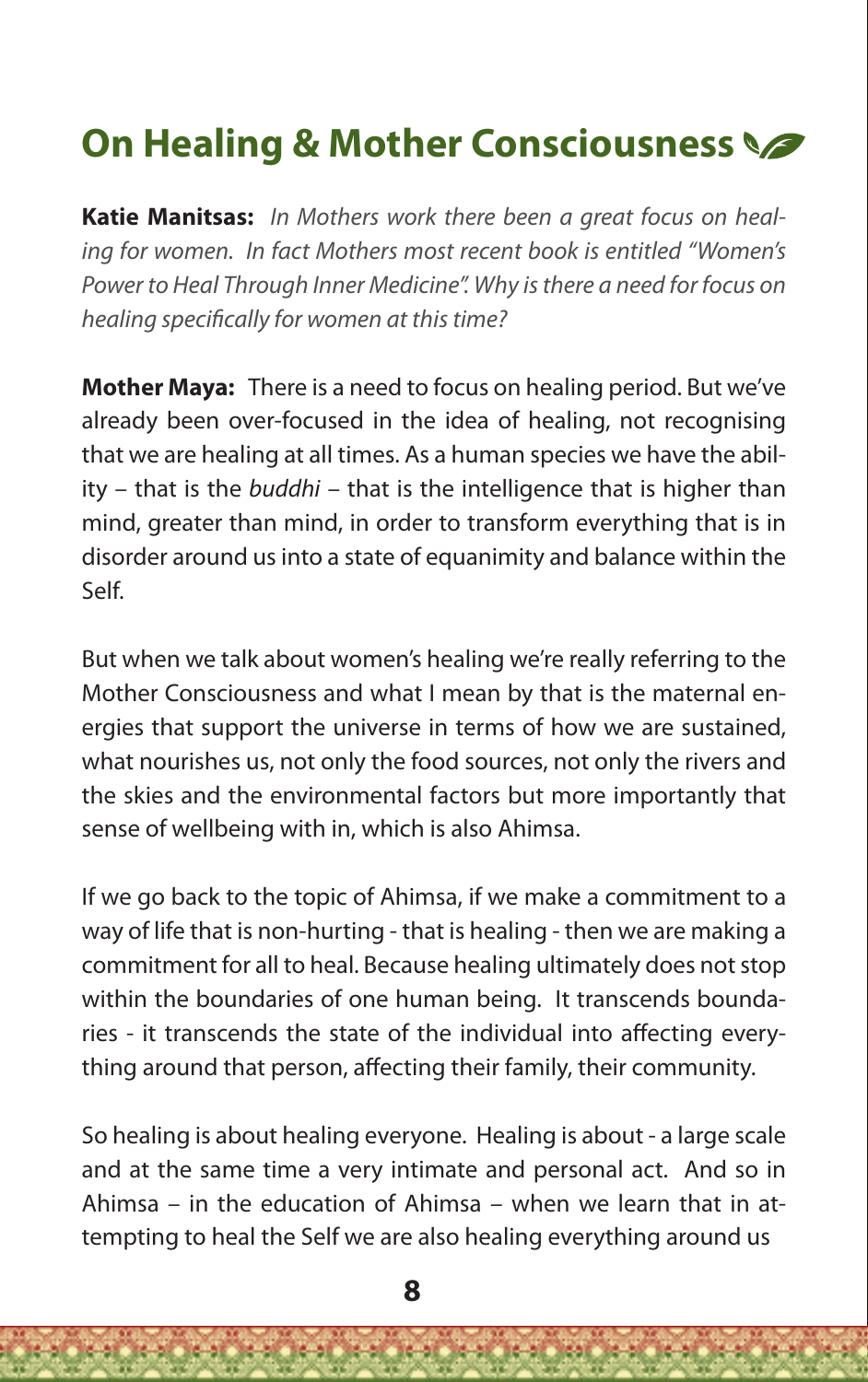it gives us a larger focus. It gives us a more spiritual focus that takes us away from the obsession of healing, because we are of the mind today to focus and obsess with diseases. We fail to recognise that the body, the physical body, is a descending factor – it will ultimately die and therefore in that context disease is also a natural frame within the human life span and our response to it must be clear, it must be focused, it must be contained in terms of - we have to find away to get through the challenge of a disease.

But we cannot become obsessed by disease in our culture. We're obsessed with fears. We are obsessed with different emotions that don't serve the health and wellbeing of the Self.

So women's power goes back to the primordial understanding of the maternal energies that support this universe. It is not that women can heal and men can't. It is not that women are the only sensual nexus to healing. But once the procreative energies of a women is re-inspired, re-invoked then what tends to happen is nurturance flows from that and in so doing men heal, children heal, the animals and forests heal, the elements heal, the rivers and sky heals.

And so we are looking at not women's healing as opposed to men's healing. We are looking at a broader scale where we say that women have the power to heal. We are addressing not only the procreative sensual axis of our civilisation in terms of the sustenance that women bare and bring to a community. We are looking at re-invoking certain memories within the woman, within the female species that are becoming dulled by environmental factors, illnesses, and just a general dulling of our memories, our vital tissue memories.

We are looking to re-invoke that understanding, that rhythm, that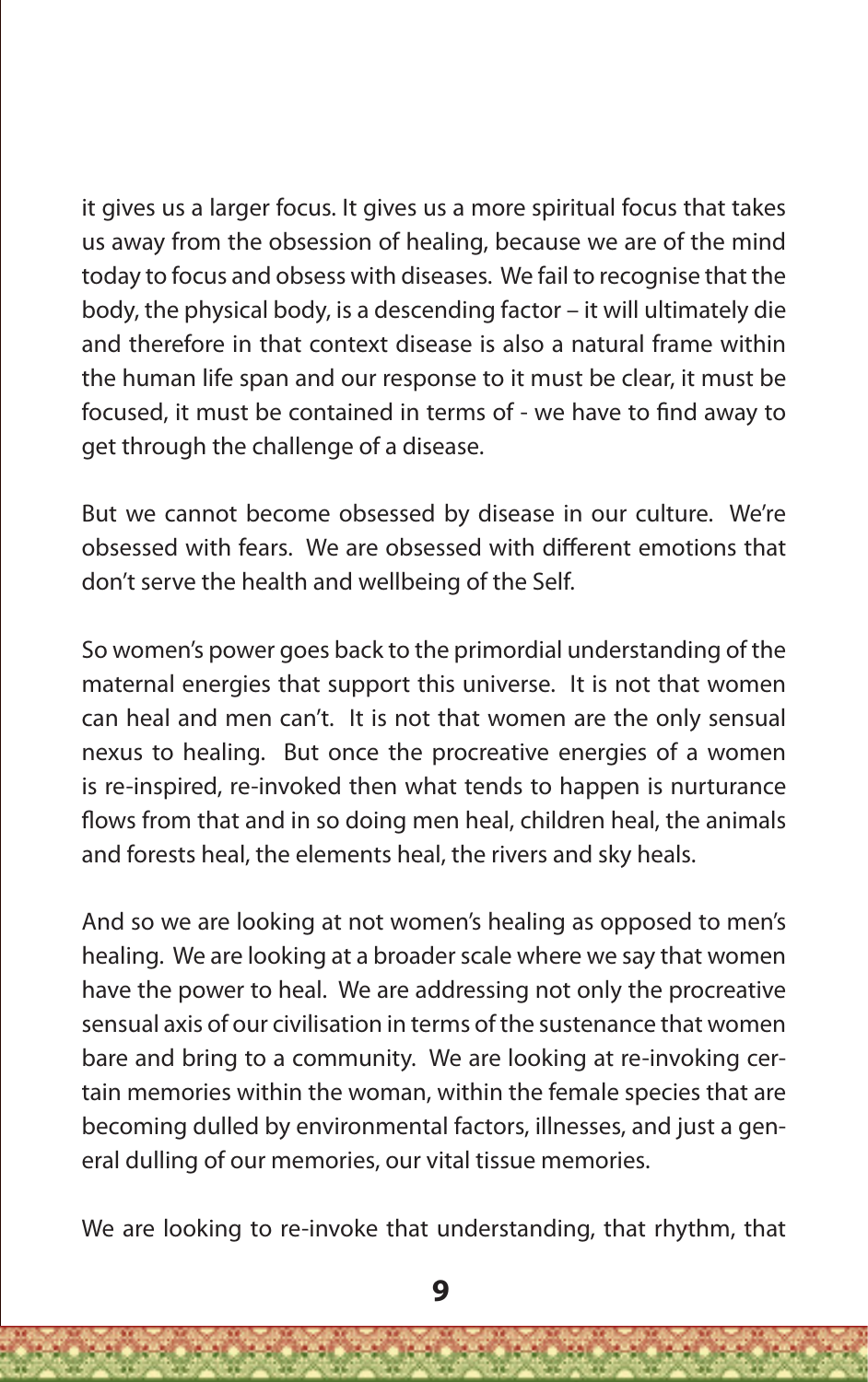memory within the woman that brings forth life. The memory of nourishment which we are so quickly forgetting. As we take different roles and positions in life - and that's not to say that we can't - a women can do anything she chooses to do. But as our society moves in over-drive, as it moves in this rapid-fire pace, we are loosing touch with those essential things that give birth and sustain nurturance. And so the women species are more equipped to bring to the fore these memories again – to bring them alive again.

And so, it is not a choice of whether women heal or men heal. The way that I look at it is, if the *Shakti* is invoked within women because it is in a more enlivened state with in the female species, then Mother Nature comes back into her sentiency in a better way and therefore all can heal. We heal into birth, we heal into life, we heal into disease sometimes, we heal into death, we heal into rebirth and ultimately we heal into consciousness.

Healing is a perennial thing. It is not something we need to strive for. It is what's happening at all times, when we are in conjunct, when we are harmony with all that's around us. And in particular with what's within us – that sense of harmony. But harmony is much more – before we can obtain harmony, before we can attain the inner rhythms of Self back into its equilibrium, we must stop the hurt and the hurting.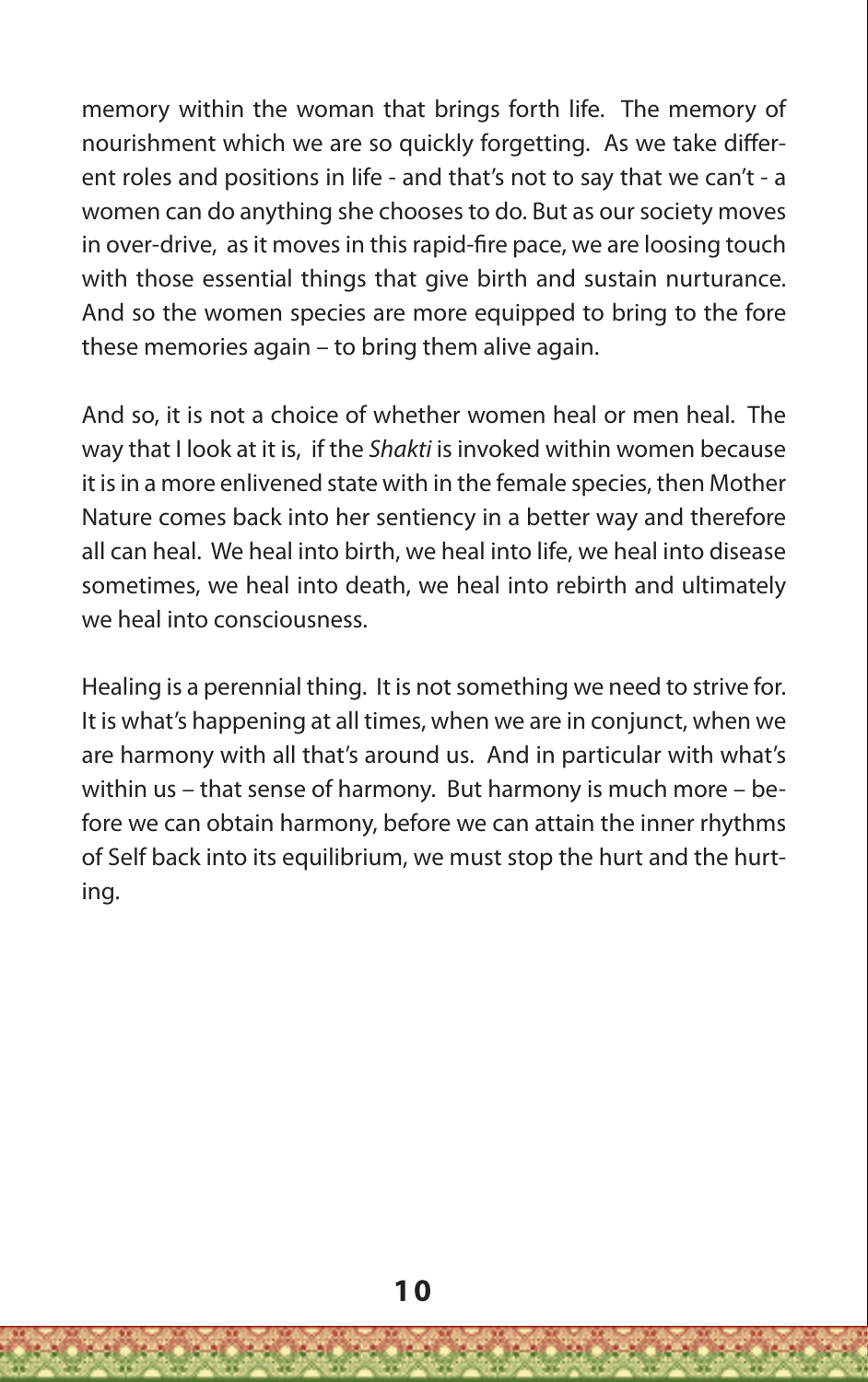# **On Vegetarianism**

**Katie Manitsas:** *Mother why is vegetarian diet so essential to choose at this time and why is vegetarianism such a central part of the Wise Earth Ayurveda teachings?*

**Mother Maya:** Let me take the last question first. Wise Earth Ayurveda goes back to the grass-roots-understanding that we have the power to heal ourselves. When properly guided and when that power is invoked in a certain way within us - when we become Selfrevealing, when we begin to use our awareness in order to prod the understanding that we have a magnificent anatomy as a human being with great powers - not commercial powers but powers of the spirit, powers of the mind, powers of sentiency.

Vegetarianism has always been a protocol, a way of life in Hinduism, and in the greater Vedas. And it is a way of life for some traditions and we do not want to speak to the reasons why some traditions were vegetarians and others were not. Whatever those reasons may be I'm sure there were very rational thinking behind it - perhaps necessity, sustenance, the conditions and the environment we lived in, the type of work we did, the climate factors.

But where we have arrived at today is that the world is becoming a village as we know. And the reason for that is that we have advanced into a state of time where personal awareness is growing, at the same time so many environmental disasters are happening around us. But personal awareness as it grows calls for and usually brings with it the sense of harmony with all things. It is difficult to create harmony with what's around us when we are killing something or when we are contributing or participating in the demise of another species. In the demise of the animals. It is contradictory to say that we can love our pet and by the same token kill the cow.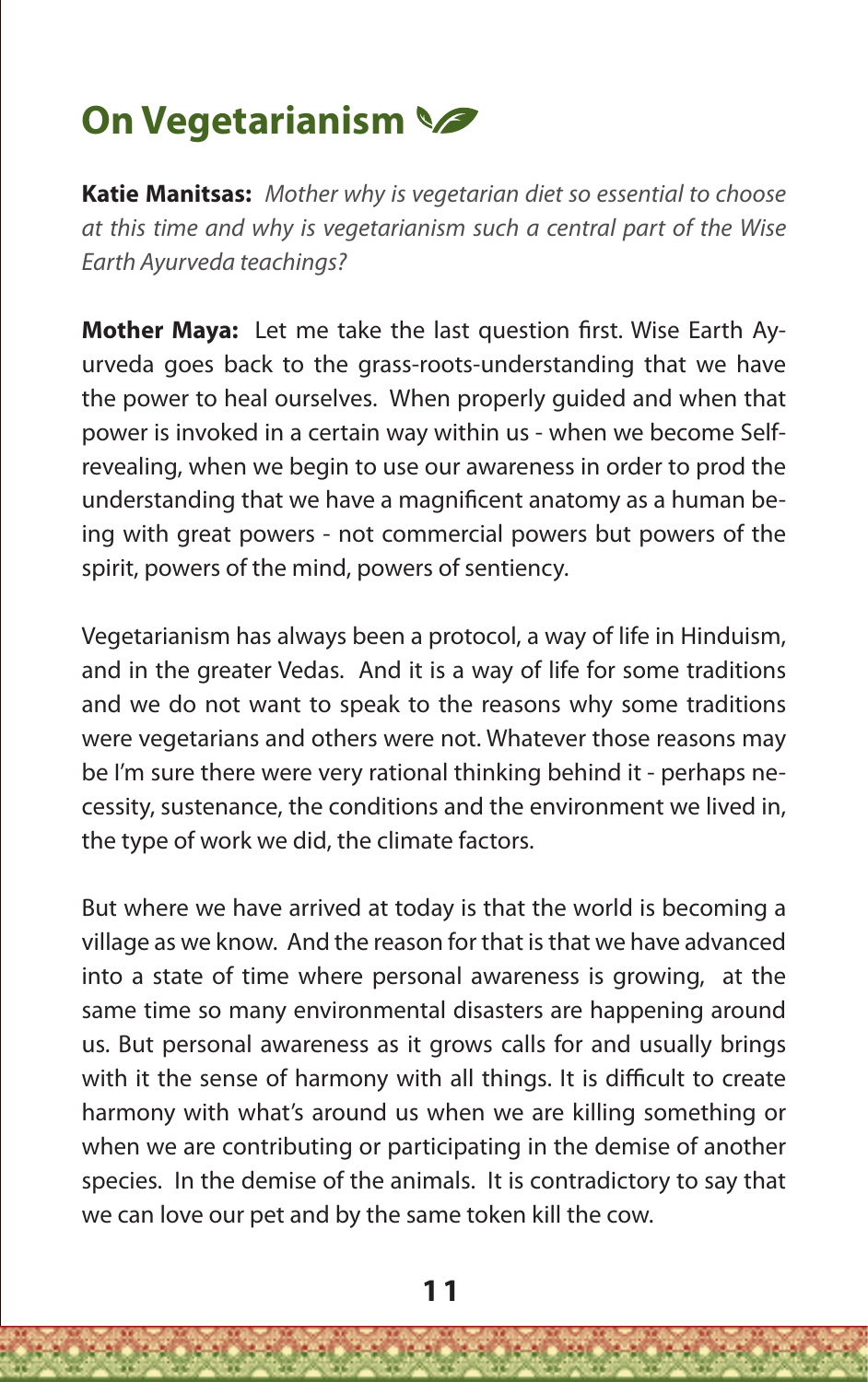It is not paradoxical but contradictory. We create a certain conflict when we do that because we are not looking at the entire picture of the right of an animal, of the primordial right of every species to live their lives. But beyond that, vegetarianism is essential today because in order to achieve that life of non-hurting, that ultimate life of harmony within, that life without disease, that life without despair we must rid the elements of hurt around us.

When an animal is killed for it's meat it suffers, it sends into the energy of the environment it's suffering - its cry for life, its fight for survival. When we imbibe that meat, it leaves its imprints in the vital tissue of that body, so on the physiological and psychological level, we have some energetic response to that fierce act of slaughtering.

And even though we may not kill the animal ourselves, in participating in it's flesh as food, we do have certain karmas. We are contributing in that way to it's demise. This is not to say that every human being is going to hear this and become a vegetarian. And it is also not to criticise or condemn those who are not vegetarian who are eating meat. As I say ancestral habits die hard and there are also some profound reasons in every ancestry for the things that they do.

And I'm not here to criticise, condemn or to judge any of our past. I am here to talk to the present – the present of a life that demands consciousness, a present that demands a sense of awareness, a present that demands that we, each of us cultivate more that contribution to peace. Peace doesn't happen outside of ourselves. Leaders don't make peace. Leaders usually get us into wars but they are not the transformational factors that create peace.

Only the individual can create peace through the relationship that individual has with his or her own mind, with the response to their mind. With a deeper understanding that goes beyond the ancestry and traditions, cultures and boundaries of our countries. An under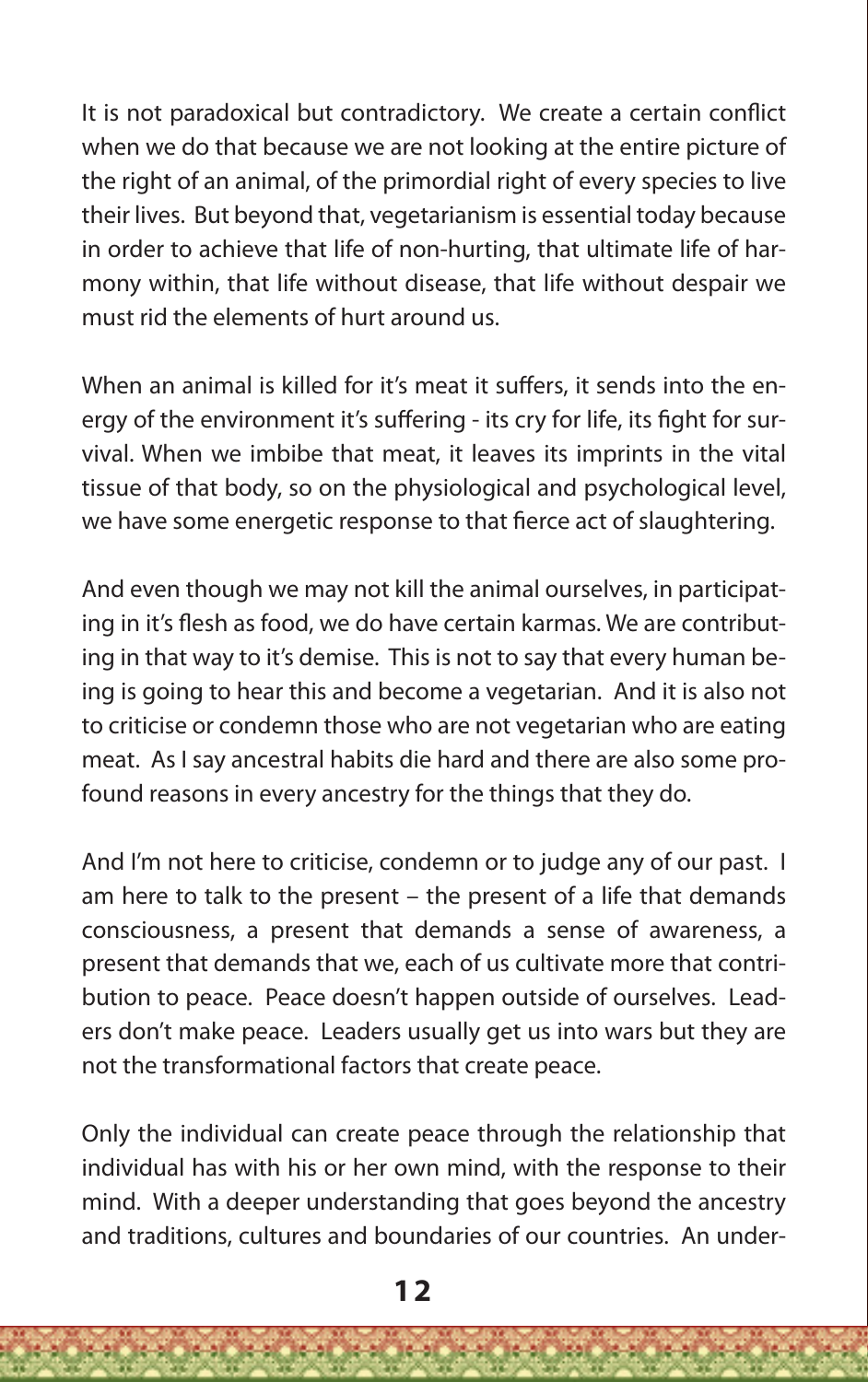standing that unites us as one significant force that's called the human factor. Once we understand that we transcend even the parents, even the ancestors, even the culture, into one humanity we begin to shift our thinking from that which we are habituating or trained to do - that which has been formed by a belief system - into a sound and profound search for that which we need to know, that which can be revealed to us within the sentiency of Self.

And these are deep topics and these are not to say that everyone is going to reach that place at the same time in life – it doesn't happen that way. And sometimes we may reach that understanding in one life, sometimes it might takes many births to do it. Sometimes we reached it in the past and then forgotten. Sometimes we need to reacquaint ourselves with it.

So we are all at different playing fields, different levels of the playing fields, and wherever we are, we are OK. Whatever we can gleam from what Mother is saying is fine. Whatever we can take from it is wisdom. Whatever we can renounce from it is also fine. Whatever we object to is fine. Whatever we can criticise in it is totally fine.

But here again Katie, we cannot say that we have to become vegetarians in order to grow our awareness. But as our awareness grows it does so happen that it will lead us more to a life that inculcates harmony – a life that makes a commitment to preserving harmony within the way we think, with how the thoughts are produced, with the actions that come as a result of our thoughts, and with our response to those minds and those actions and those thoughts that come from the outside towards us.

And so what we can say – it is a lifestyle to be understood. And it is a lifestyle to mull over, to contemplate, and hopefully one day we will not have to call ourselves vegetarians because we would understand that *annam oushadam asti* – 'food is medicine' according to the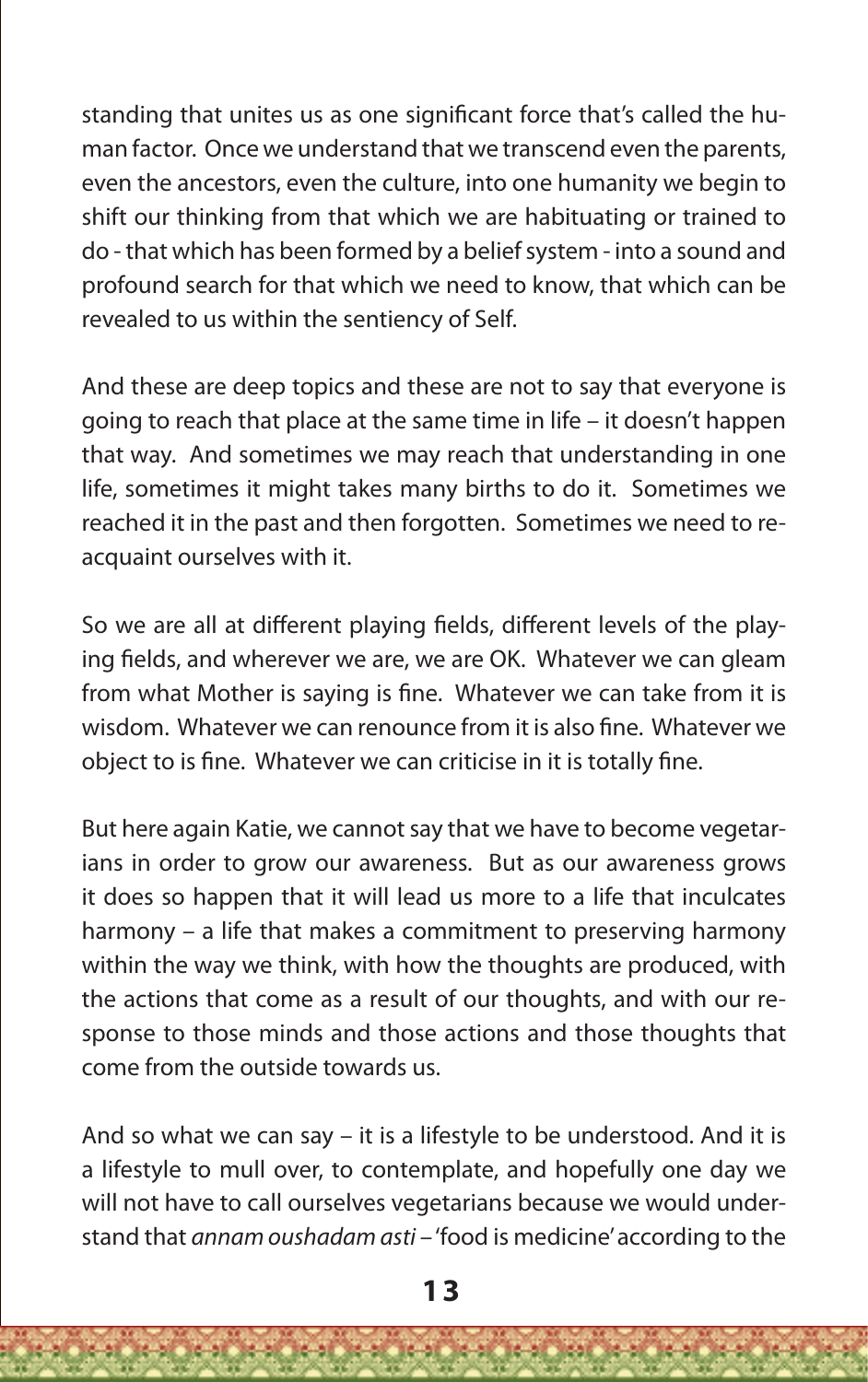*Rishis*, the great Vedic seers. And that 'annam' - food, is defined by the great seers of our universe is that which grows on the earth, not that which swims under it, not that flies over it , not walks on it but grows on it. And then we wouldn't need to call ourselves vegetarians or meat-eaters or vegans or whatever else. We'll simply be connected to that consciousness that allows us to preserve what needs to be preserved, and to respect that every grain of sand has its own life and that we need respect it in the same way that we demand the respect for ourselves.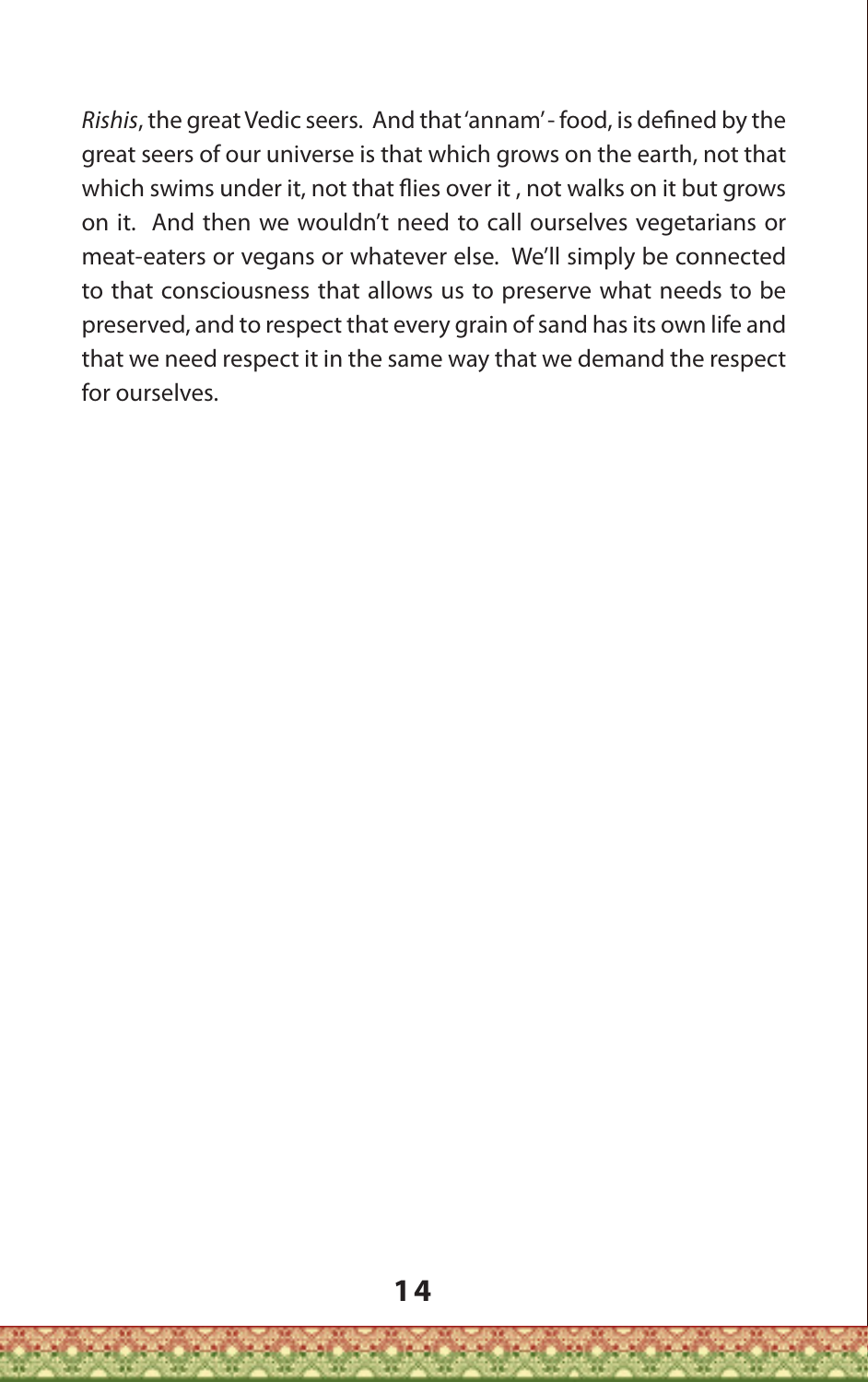# **On a Universal Ayurveda Regimen**

**Katie Manitsas:** *In terms of the many protocols and regimens Ayurveda has to offer, are there perhaps one or two that Mother might suggest could be universally useful and appropriate for all constitutions at this time?*

**Mother Maya:** Yes, if we focus only on the different constitutions we will go a little bit batty because it's too isolationist, it's too alienating. We have to look at the constitution, or the *prakriti* of a person – the individual constitution – in terms of the larger picture of their family, and then their community, and then their society, and of course the culture. And so what I would recommend is meditation, in particular *Japa* meditation. *Japa* simply means a recitation of a certain mantra. And as we talk about mantra, let me say and let me be very clear that Sanskrit is a universal language as it has been coined by wisdom of the superhuman *Rishis*. But it was meant for, and intended for the use of every human on the planet who feels called to it.

Mantras, in terms of Sanskrit, do not belong to Hinduism alone - although we have inculcated it, we have evoked it, we have written it, and we have set it out there. So it should not challenge our various cultures, and our backgrounds, and our ancestry, and all those things that are precious to our lives as we are in manifested forms.

But using a mantra is a *sankalpa* – a *sankalpa* is a spiritual intention. It is making a commitment to that which we want to change in ourselves, or that which we want to uncover or discover in terms of what can be Self-revealing – meaning the truth and purpose of ourselves. So meditation is a great science, and has a great purpose for each and every one of us. Whether we use the Sanskrit mantra or not, just sitting in the self, just allowing the mind to settle, and understand that we have the power of witnessing within ourselves, to not en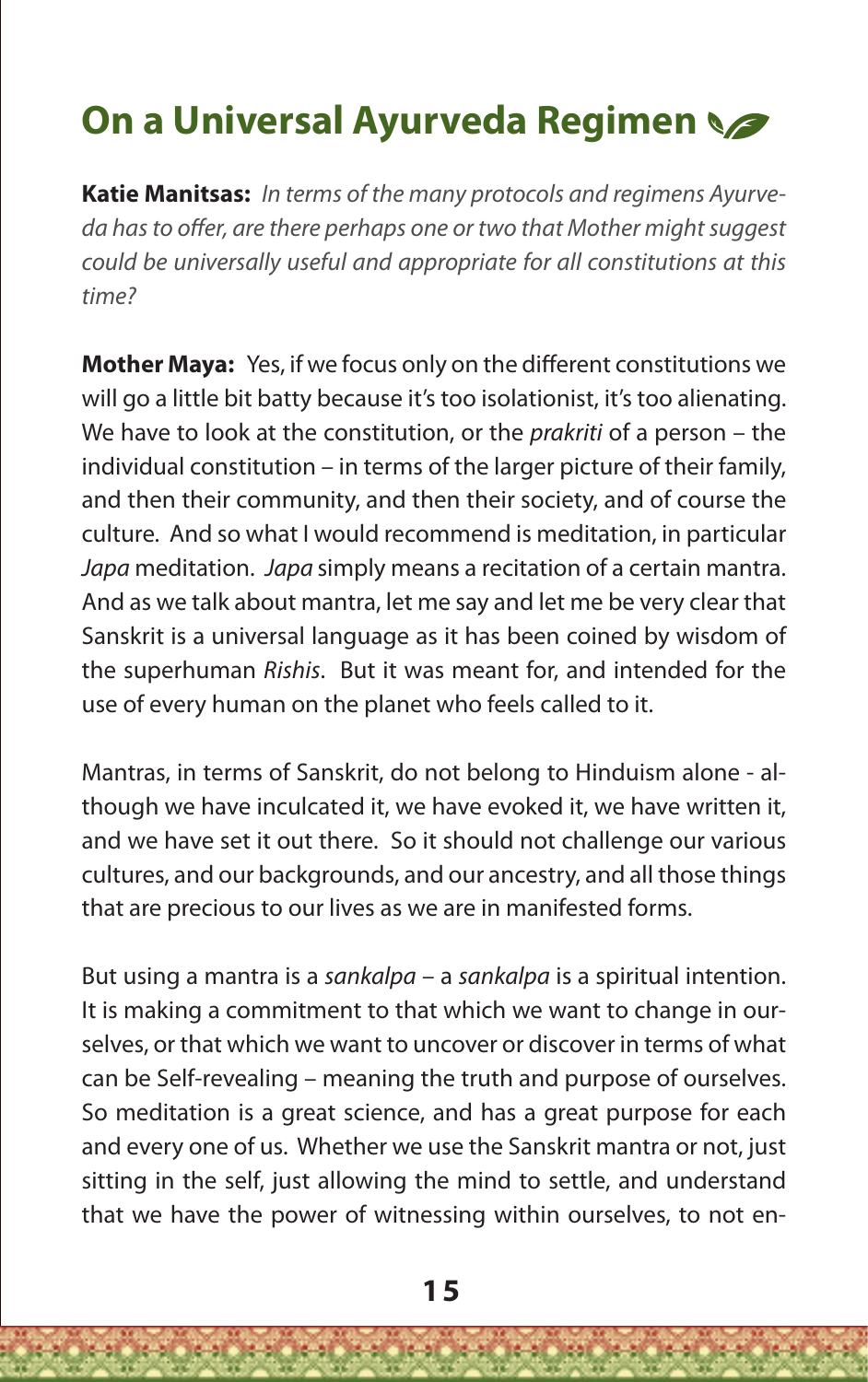gage in every single thought of the mind, but to witness it and to let it be. That type of meditation which you call *Japa* meditation – an ancient form in the Vedic culture of meditation – is a very powerful one for every human being because of, and regardless of, our different cultures.

Other practices of yoga, the practices of being kind to the good earth, and feeding from the organic foods of our universe – those are excellent practice for all of humanity. The practice of keeping kindness and kind thoughts in the mind, or at least reconciling that which is unkind in the mind, making it a point to because we can't always be thinking kindly. We can't always have a harmonious moment. It doesn't happen like that. Life comes with everything. It comes with the backlash, it comes with front and the back. And that is part of the manifested state of being.

As I said earlier disease is also a natural part of our existence. But we don't have to live with disease from day-to-day. We don't have to live with it permanently either. Health is a natural state of being as well. Although it doesn't guarantee that it is going to be there for every moment of our lives. These are the greater truths that we all share and that we all have in common, and when we look at it we need to preserve as much health, as much harmony, as much wellness as we possibly can.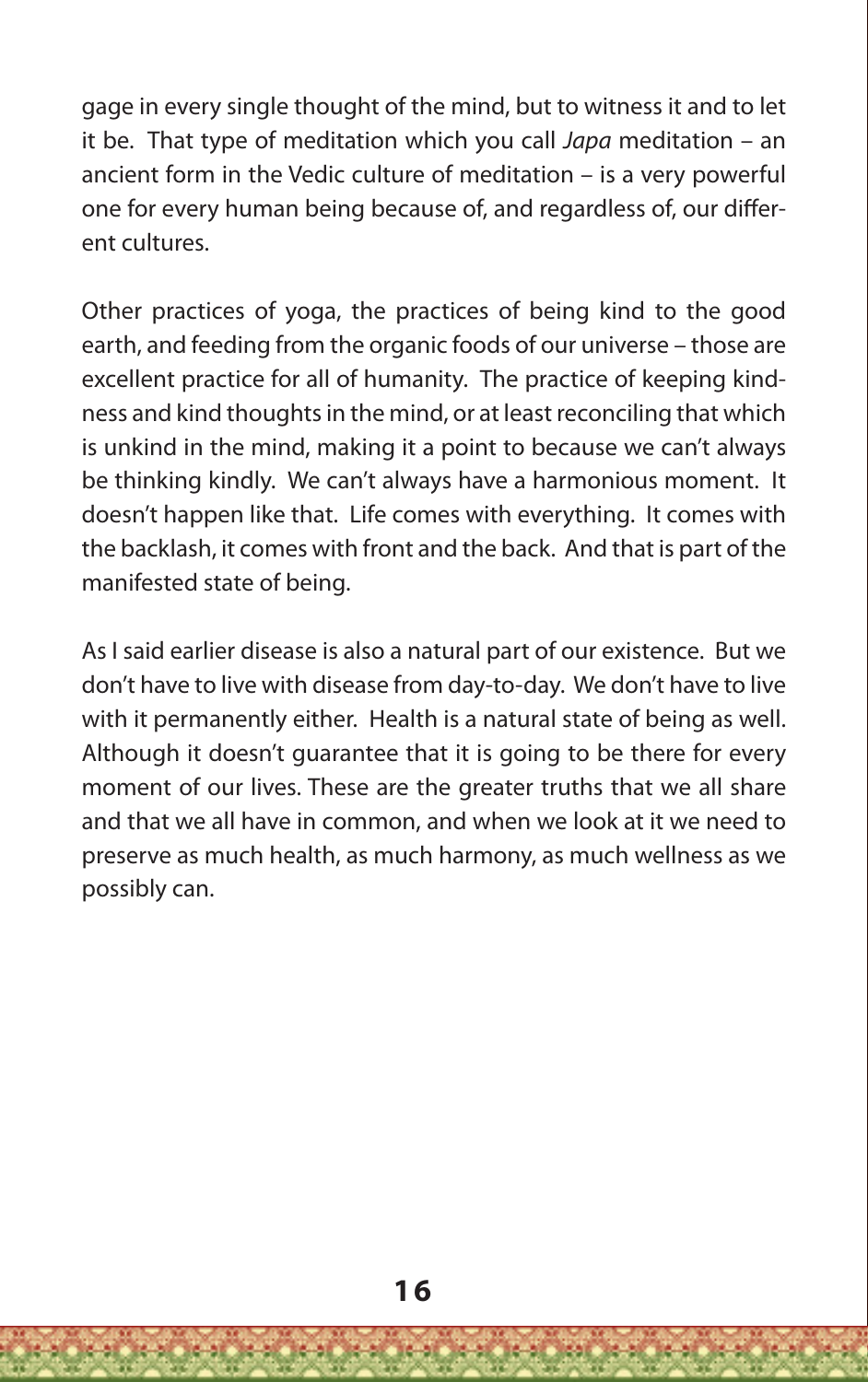# **On the Concept of Healing Through Internal Medicine**

**Katie Manitsas:** *The concept of healing through inner medicine rather than through external intervention is fascinating and seems a little at odds from the current Western medicine model. Could Mother speak to this a little more?*

**Mother Maya:** This is a large topic. Inner medicine does not dispense the fact that medicines are useful to some degree, be they herbal or otherwise. Chemical medicine has a great deal of toxicity – that's the truth. It has side effects. Those are facts. But it should not replace, and it was never intended – medicines, remedies were never intended to replace the power within the human Self to heal itself.

When we talk about inner medicine we are talking about those essential energies that are akin to human anatomy – the medicine of mind, the medicine of spirit, the medicine of memory – the medicine of essentially being able to transform mind into its own resolve of intelligence. Sitting within the Self and taking pause because we understand that that necessary pause on a daily basis is what allows us to settle the sediments of the mind into a place where truth can be revealed to us. Where certain situations and challenges can be known to us in terms of their resolve.

But because we have driven ourselves into this rapid-fire pace of life, where every moment including driving now is taken over with some electronic instrument or gadget or another. Because we have depleted all of the pauses from our daily lives we have very little time in terms of sitting and allowing the time to settle.

And so what happens is that we are paying from that inner medicine resource – that energy within the self that needs breathing space; that energy that can be culled and gathered just to help us heal a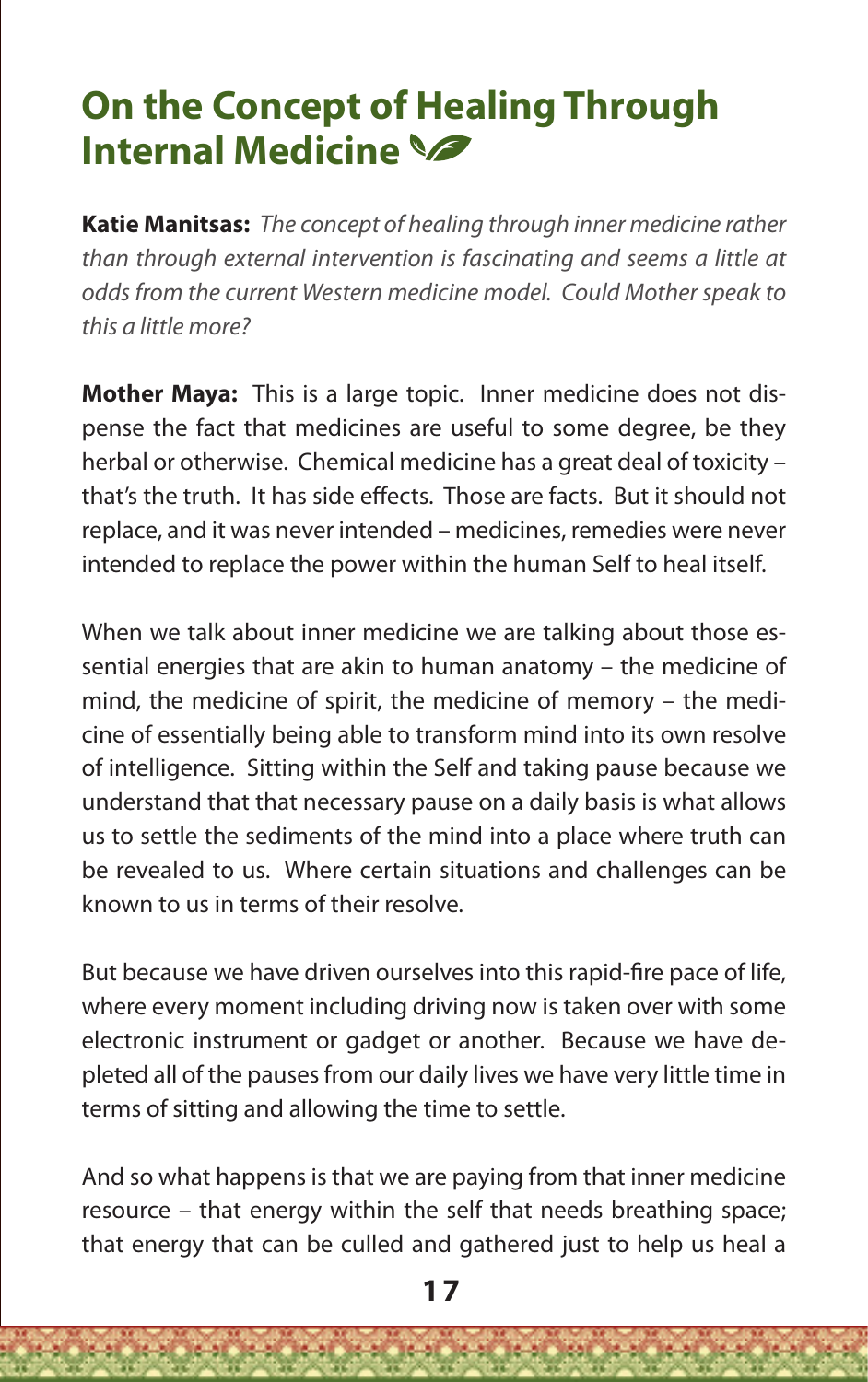certain thought that affected us negatively. A certain impact we may have had, or we may have had a certain cold, or flu, or fever, or a bad day at work, or the challenge of losing your job, or the challenge of losing a loved one – all of these challenges happen and when we are not properly positioned in the self with that sense of pause from time to time as the anatomy demands, because that's how we are constructed – we are constructed in a way that demands a certain amount of pause or we wouldn't be sleeping a night.

But sleeping from exhaustion is not necessarily the only pause that we need. We need different pauses throughout the day – not long pauses but significant pauses. So that we can allow the system to settle. Because within the vital memories, within the vital tissues of the body are memories. Within those memories are cells. Within those cells are certain intelligence that are held from eons, from millennia when the human species was first came into the universe, was first brought, was first evolutionised into the universe, refined from the beginning of time.

And perhaps evolutionised is not the correct word because I am not talking about the theory of evolution. What I am referring to is that – memories go back so very far into the universe, so significant time that we function in a certain way that we may not recognise altogether, or even at all. And part of the function of the way that our anatomy, physiological, psychological, spiritual and otherwise occur is through a sense of always coming to a pause or a settle, so that we can assimilate it and digest the experiences of our lives. The challenges can be renegotiated, things like that.

And so inner medicine is essential. But as we take away all pauses from our lives we are depleting that resource as well. Not only don't we understand that we have the power to heal ourselves, but we seem to completely undermine it in the type of activities we choose to have in our lives.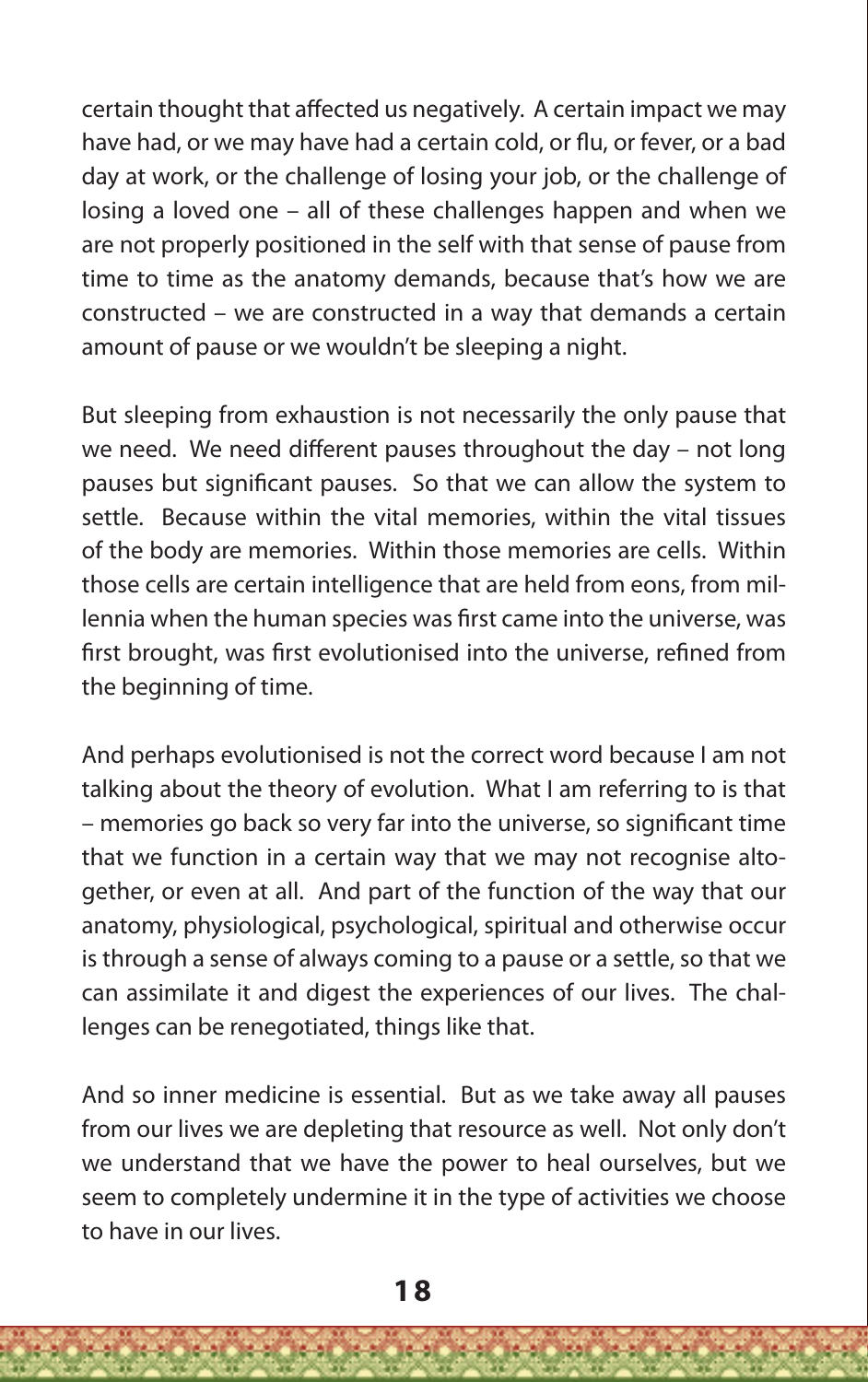# **On Parenting**

**Katie Manitsas:** *I recently became a mother for the first time. My little boy is 16 months old. I feel that sometimes my attempts that he may live a calm simple and gentle life are squashed by our culture in overdrive. At this time what priorities should parents keep in heart and mind?*

**Mother Maya:** Nurturance – the care of your child. Finding that pause in your own lives so that you can be in your daily life and routines, so that you can spend the necessary time with your child. And making a conscious effort to not get caught in the overdrive.

Putting aside dedicated time so that you can rear, and bring up, and nourish and nurture your children in the fashion that you would like to see them reared. And by the same token, bring to yourself that joy of a mother, that joy of a parent, that enormous feat of humanity that is just so beautiful.

That we can give birth again without fear - it speaks to a woman's power to heal. That we can begin to understand that we must minimise the fear involved in bringing forth new life. In negotiating our wounds in such a way that we must go back to rhythms of life with it. You know, treating the womb in terms of nourishing it in its lunar cycle which is replicated in the womb.

These are all education that women must learn again. And part of that education is about nurturance. It is an intrinsic memory within the woman to rear her child. By the same token with overdrive we are losing that memory as well.

It should not have to be a struggle – the work you know. Working against anything including the modern rhythms is a struggle. So we must look at it in terms of flowing in harmony with that non-hurting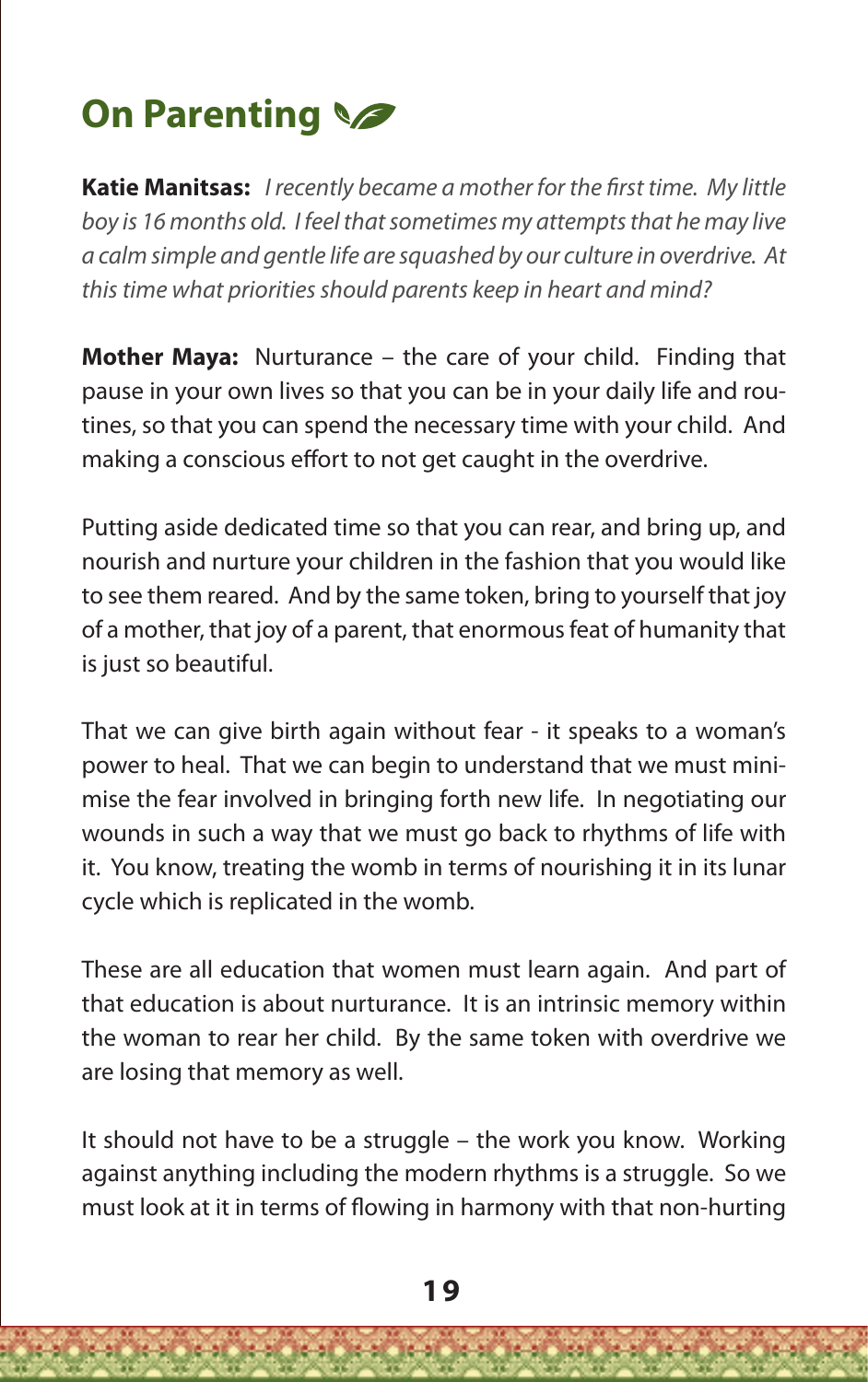Self – with a self that when we catch ourselves hurting, we know that something is a mistake - to pause, look at it, explore it for just a moment or two and then let it reveal itself to you, and go on with the necessary that we must do to bring our children up in the way that we need to.

And when we find ourselves getting caught in that race out there, then we back off a little bit and pay attention to it, and continue with the good order of nourishment for self, for your child, for your family.